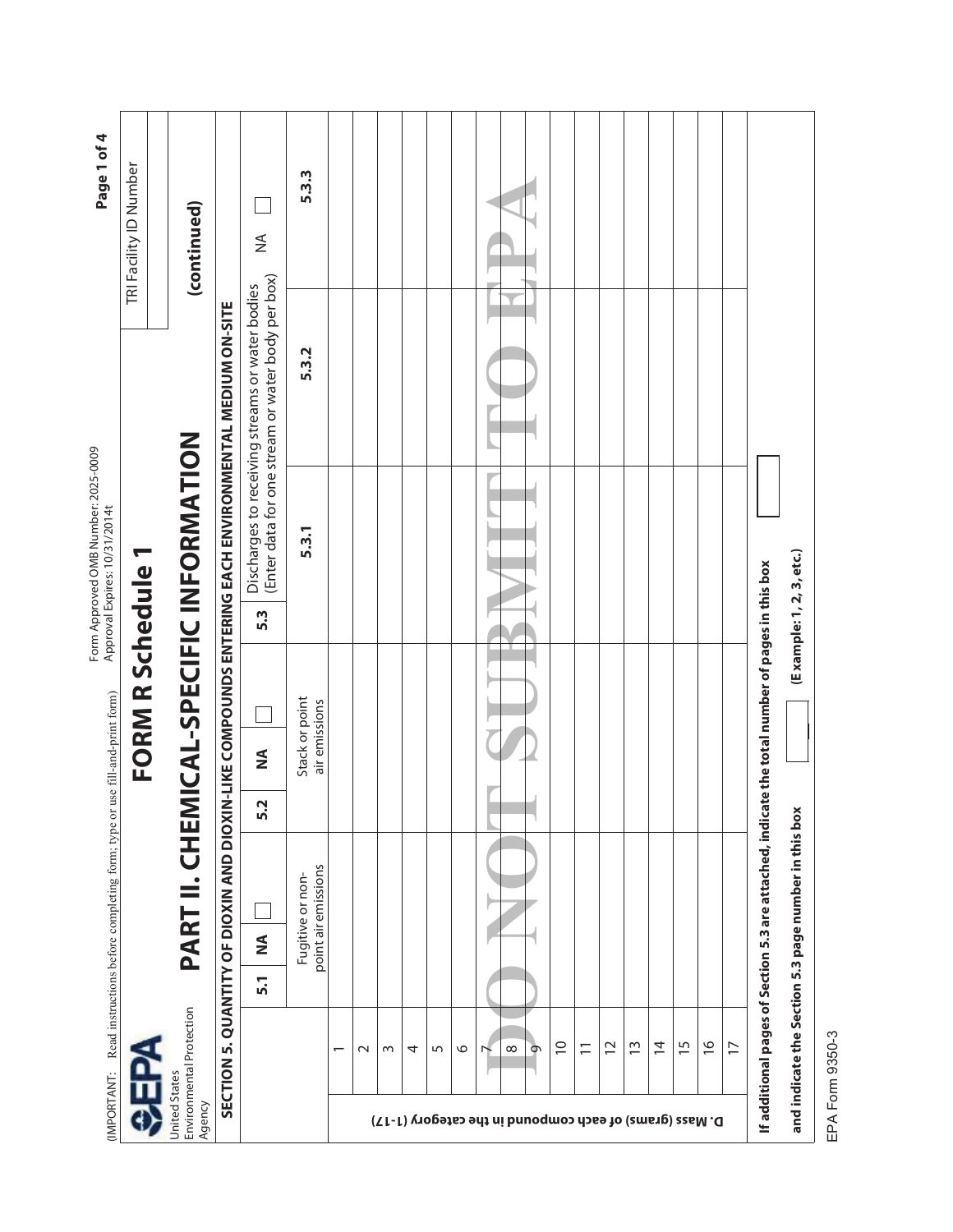| Page 2 of 4                                                                |                        |                                        |                                                             |                              | ≨<br>5.5.4                  | Other disposal                                             |                          |             |   |   |   |   |                                                                          |   |             |                |                |               |                |                 |               |                     |
|----------------------------------------------------------------------------|------------------------|----------------------------------------|-------------------------------------------------------------|------------------------------|-----------------------------|------------------------------------------------------------|--------------------------|-------------|---|---|---|---|--------------------------------------------------------------------------|---|-------------|----------------|----------------|---------------|----------------|-----------------|---------------|---------------------|
|                                                                            | TRI Facility ID Number |                                        |                                                             |                              | $\mathbf{\Sigma}$<br>5.5.3B | impoundments<br>Other surface                              |                          |             |   |   |   |   |                                                                          |   |             |                |                |               |                |                 |               |                     |
|                                                                            |                        | (continued)                            | N-LIKE COMPOUNDS ENTERING EACH ENVIRONMENTAL MEDIUM ON-SITE | 5.5 Disposal to land on-site | $\frac{8}{2}$<br>5.5.3A     | RCRA Subtitle C<br>impoundments                            |                          |             |   |   |   |   |                                                                          |   |             |                |                |               |                |                 |               |                     |
| Form Approved OMB Number: 2025-0009<br>Approval Expires: 10/31/2014t       |                        |                                        |                                                             |                              | $\leq$<br>5.5.2             | application farming surface<br>Land treatment/             |                          |             |   |   |   |   |                                                                          |   |             |                |                |               |                |                 |               |                     |
|                                                                            |                        |                                        |                                                             |                              | $\frac{1}{2}$<br>5.5.1.B    | Other landfills                                            |                          |             |   |   |   |   |                                                                          |   |             |                |                |               |                |                 |               |                     |
|                                                                            | <b>RM R Schedule 1</b> |                                        |                                                             |                              | 5.5.1.A NA                  | RCRA Subtitle C<br>landfills                               |                          |             |   |   |   |   |                                                                          |   |             |                |                |               |                |                 |               |                     |
|                                                                            | <u>O</u>               |                                        |                                                             |                              | 5.4.2 NA                    | Injection on-site<br>Underground<br>to Class II-V<br>Wells |                          |             |   |   |   |   |                                                                          |   |             |                |                |               |                |                 |               |                     |
| Read instructions before completing form; type or use fill-and-print form) |                        | PART II. CHEMICAL-SPECIFIC INFORMATION | SECTION 5. QUANTITY OF DIOXIN AND DIOXI                     | Underground Injection        | 5.4.1 NA                    | Injection on-site<br>to Class I Wells<br>Underground       |                          |             |   |   |   |   |                                                                          |   |             |                |                |               |                |                 |               |                     |
| (IMPORTANT:                                                                |                        |                                        |                                                             |                              |                             |                                                            | $\overline{\phantom{0}}$ | $\mathbf 1$ | w | 4 | 5 | ७ | $\infty$<br>↖<br>C. Mass (grams) of each compound in the category (1717) | e | $\supseteq$ | $\overline{1}$ | $\overline{C}$ | $\frac{3}{2}$ | $\overline{4}$ | $\overline{15}$ | $\frac{6}{1}$ | $\overline{1}$<br>É |

EPA Form 9350-3 EPA Form 9350-3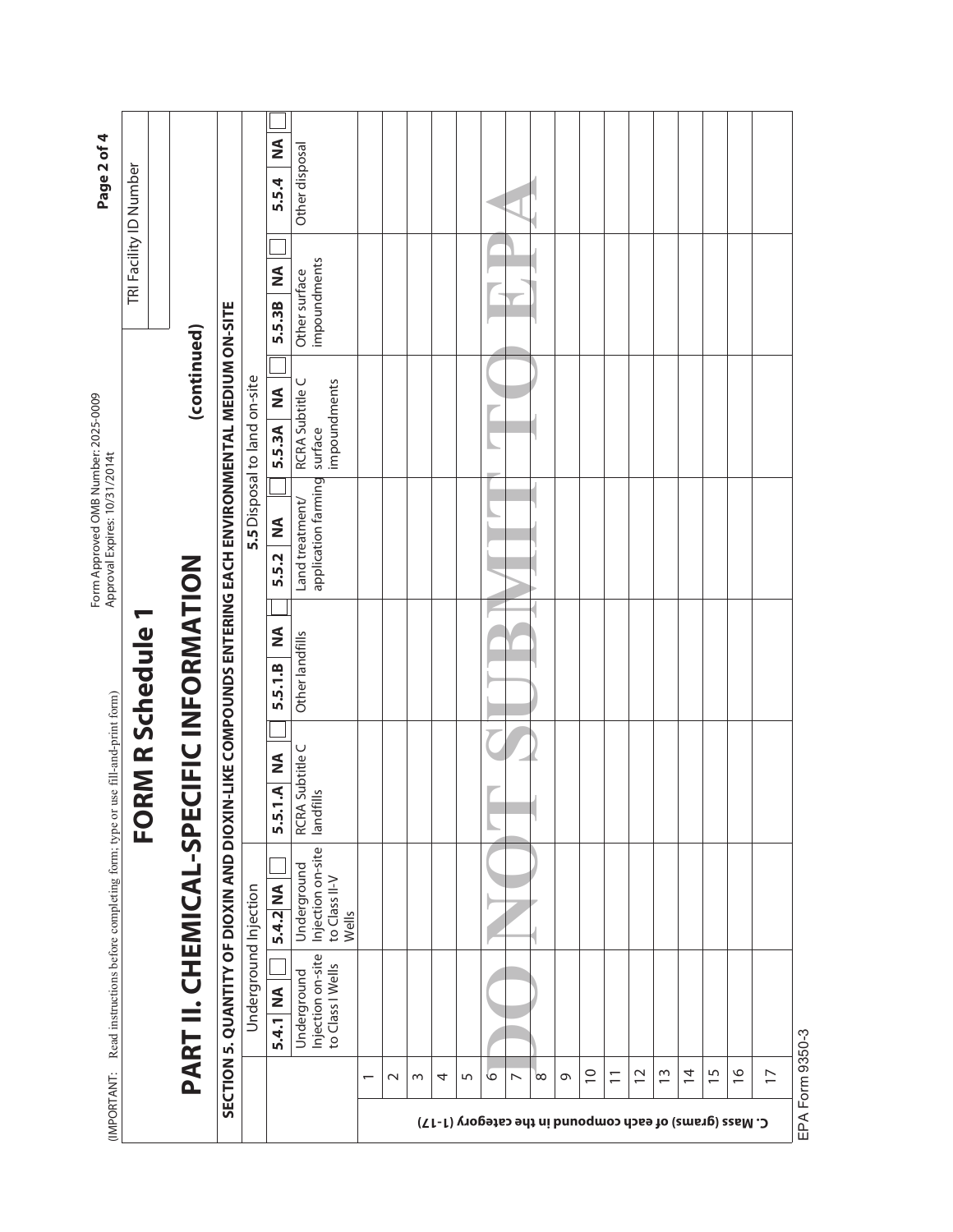| Page 3 of 4                                                                            | <b>ID Number</b> |                     |                                                                               |                                             |                                                      | Ō                        |                          |                             |                                                         | $\infty$                           | $\overline{1}$  | $\infty$                             | $\overline{1}$                     | $\infty$             | $\overline{1}$  | ${}^{\circ}$             | $\overline{1}$          |                                                         | $\infty$                           | $\overline{1}$  | $\infty$                             | $\overline{1}$  | $\infty$                              | $\overline{1}$           | ${}^{\circ}$                   | $\overline{1}$  |                                                                     |                                                             |
|----------------------------------------------------------------------------------------|------------------|---------------------|-------------------------------------------------------------------------------|---------------------------------------------|------------------------------------------------------|--------------------------|--------------------------|-----------------------------|---------------------------------------------------------|------------------------------------|-----------------|--------------------------------------|------------------------------------|----------------------|-----------------|--------------------------|-------------------------|---------------------------------------------------------|------------------------------------|-----------------|--------------------------------------|-----------------|---------------------------------------|--------------------------|--------------------------------|-----------------|---------------------------------------------------------------------|-------------------------------------------------------------|
|                                                                                        | TRI Facility     |                     |                                                                               | ⋚                                           |                                                      | $\infty$                 | $\overline{1}$           | $\frac{1}{2}$               |                                                         | $\overline{ }$                     | $\frac{6}{2}$   | $\overline{ }$                       | $\frac{\infty}{\infty}$            | $\triangleright$     | $\frac{6}{1}$   | $\overline{\phantom{a}}$ | $\frac{\infty}{\infty}$ |                                                         | $\overline{ }$                     | $\frac{9}{2}$   | $\overline{ }$                       | $\frac{9}{1}$   | $\overline{ }$                        | $\frac{9}{2}$            | $\overline{ }$                 | $\frac{6}{1}$   |                                                                     |                                                             |
| Form Approved OMB Number: 2025-0009<br>Approval Expires:  10/31/2014t                  |                  | (continued)         |                                                                               |                                             | Mass (grams) of Each Compound in the Category (1-17) |                          | $\frac{6}{1}$            |                             |                                                         | 0                                  | $\overline{15}$ | $\circ$                              | 5                                  | $\circ$              | 15              | $\circ$                  | $\overline{15}$         |                                                         | $\circ$                            | 5               | $\circ$                              | 5               | $\circ$                               | $\overline{15}$          | $\circ$                        | $\overline{15}$ |                                                                     |                                                             |
|                                                                                        |                  |                     | SECTION 6. TRANSFERS OF DIOXIN-LIKE COMPOUNDS IN WASTES TO OFF-SITE LOCATIONS | <b>BLICLY OWNED TREATMENT WORKS (POTWS)</b> |                                                      | $\circ$                  | $\frac{5}{1}$            | -SITE LOCATIONS             | D. Mass (grams) of each compound in the category (1-17) | 5                                  | $\overline{4}$  | 5                                    | $\overline{4}$                     | $\mathsf{L}\cap$     | $\overline{4}$  | 5                        | $\overline{4}$          | D. Mass (grams) of each compound in the category (1-17) | 5                                  | $\overline{4}$  | 5                                    | $\overline{4}$  | 5                                     | $\overline{4}$           | 5                              | $\overline{4}$  |                                                                     | (Example: 1, 2, 3, etc.)                                    |
|                                                                                        | hedule 1         | <b>CINFORMATION</b> |                                                                               |                                             | .<br>ن                                               | 5                        | $\frac{1}{4}$            | ER OFF                      |                                                         | 4                                  | $\tilde{1}$     | 4                                    | $\frac{3}{2}$                      | 4                    | $\frac{3}{2}$   | 4                        | $\frac{3}{2}$           |                                                         | 4                                  | $\frac{3}{2}$   | 4                                    | $\frac{3}{2}$   | 4                                     | $\tilde{1}$              | 4                              | $\frac{3}{2}$   | e total number of pages in this box                                 |                                                             |
| (IMPORTANT: Read instructions before completing form; type or use fill-and-print form) | FORM R Sci       | <b>SPECIFI</b>      |                                                                               | 6.1. DISCHARGES TO PU                       |                                                      | 4                        | $\tilde{1}$              | <b>6.2 TRANSFERS TO OTH</b> |                                                         | $\sim$                             | $\overline{c}$  | $\sim$                               | $\sim$<br>$\overline{\phantom{0}}$ | $\sim$               | $\mathbf{r}$    | $\sim$                   | $\overline{1}$          |                                                         | $\sim$                             | $\overline{12}$ | $\sim$                               | $\overline{12}$ | $\sim$                                | $\overline{c}$           | $\sim$                         | $\overline{c}$  | If additional pages of Section 6.1 or 6.2 are attached, indicate th |                                                             |
|                                                                                        |                  |                     |                                                                               |                                             |                                                      | $\sim$                   | $\overline{c}$           |                             |                                                         | $\sim$                             | $\overline{1}$  | $\sim$                               | $\overline{\phantom{0}}$           | $\sim$               | $\overline{1}$  | $\sim$                   | $\overline{1}$          |                                                         | $\sim$                             | $\overline{1}$  | $\sim$                               | $\overline{1}$  | $\sim$                                | $\overline{\phantom{0}}$ | $\sim$                         | $\overline{1}$  |                                                                     | and indicate the Section 6.1 or 6.2 page number in this box |
|                                                                                        |                  | PART II. CHEMICAL   |                                                                               |                                             | 51                                                   | $\sim$                   | $\overline{\phantom{0}}$ |                             | 6.2.                                                    | $\overline{\phantom{0}}$<br>$\div$ | $\overline{0}$  | $\overline{ }$<br>$\dot{\mathbf{r}}$ | $\supseteq$                        | $\overline{ }$<br>ຕໍ | $\overline{10}$ | 4                        | $\supseteq$             | <u>.s</u>                                               | $\overline{\phantom{0}}$<br>$\div$ | $\supseteq$     | $\overline{ }$<br>$\dot{\mathsf{r}}$ | $\overline{C}$  | $\overline{\phantom{0}}$<br>$\dot{m}$ | $\supseteq$              | $\overline{\phantom{0}}$<br>4. | $\overline{C}$  |                                                                     |                                                             |
|                                                                                        |                  |                     |                                                                               |                                             |                                                      | $\overline{\phantom{0}}$ | $\supseteq$              |                             |                                                         |                                    | G               |                                      | Q                                  |                      | 9               |                          | $\circ$                 |                                                         |                                    | $\sigma$        |                                      | $\circ$         |                                       | Q                        |                                | $\circ$         |                                                                     |                                                             |

EPA Form 9350-3 EPA Form 9350-3